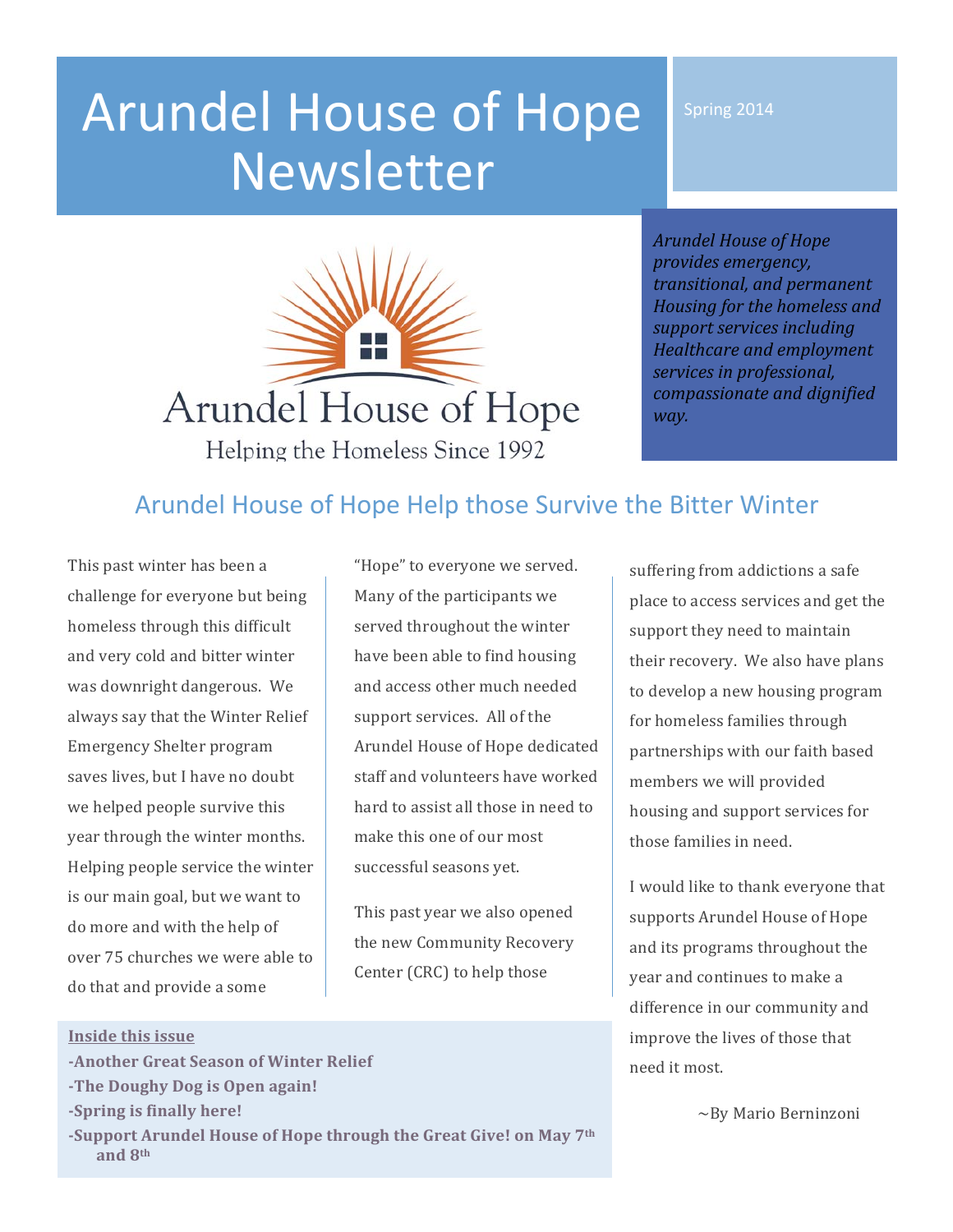#### **Spring is Here!**

With the cold weather and snow behind us, (we hope) residents of our housing programs are emerging from their "cocoons" and looking forward to the warmth of spring and summer and all that the seasons hold in store for us. Cleaning up yards and planting square foot gardens are already in the plans for many of our houses. Last year eight houses planted and maintained fifteen gardens of various sizes and shapes. Can we do more this year  $-$ SURE - anything is possible with determination and help. With that being said we are creating a "wish list" of items that can be donated to help our residents with their gardening and outdoor activities.

Garden tools (shovels, hoes, rakes), small hand held garden tools, leaf rakes, seeds, vegetable plants, hoses, watering cans, outdoor furniture.

If anyone knows of an Eagle Scout looking for a project, we have one at one of the men's houses. We are looking to put a small wooden porch with a few steps opening onto small patio (also to be constructed).

If anyone has a truck and would like to help us clean up some yards, that would be wonderful and that project comes with lunch included!! ~Marsha

E-mail -- murban@arundelhoh.org



## **Winter Relief 2013- 2014: A Season of Compassion & Love**

The compassion and love that was shown during 2013-2014 Winter Relief Season was nothing less than miraculous! Despite polar freezes, temperatures reaching the single digits, and a winter refusing to end, the Sheltering Sites and thousands of volunteers proved God's loving warmth always prevails! I would like to share a few success stories with you, please keep in mind that while I am mentioning "huge" successes, they're many others that are equally as important. Charles, for example, usually Charles will stay with us for a few weeks, this year he was able to stay for 20 weeks consecutively. Harold, who has

been struggling with alcoholism for many years, was able to come into WR during March and was able to obtain housing at the end of Winter Relief in a half way home. Kelly, Michael and Woodrow are all currently in housing with a program for single men called Mi Casa Su Casa.

A family reunited: Sarah and Elizabeth came to AHOH during the 2012-2013 season together with a developmentally delayed family member. After a year of homelessness, Sarah and Elizabeth obtained a housing voucher and moved into a new 3 bedroom apartment that was handicapped accessible and their loved one, Suzie, was able to move into the home with them. And, then there is Tom. Tom came to us for the first time in October 2013. During the